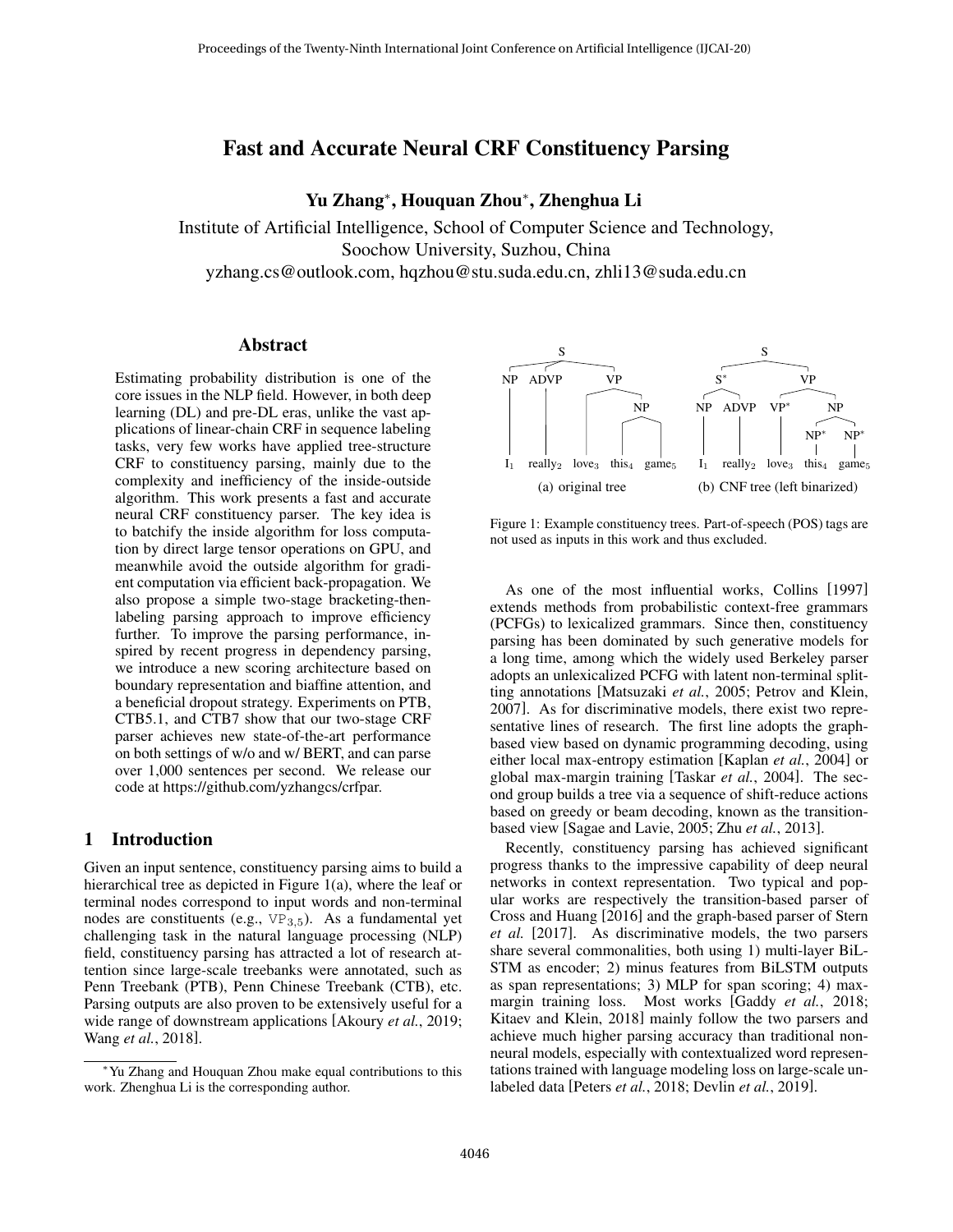Despite the rapid progress, existing constituency parsing research suffers from two closely related drawbacks. First, parsing (also for training) speed is slow and can hardly satisfy the requirement of real-life systems. Second, the lack of explicitly modeling tree/subtree probabilities may hinder the effectiveness of utilizing parsing outputs. On the one hand, estimating probability distribution is one of the core issues in the NLP field [\[Le and Zuidema, 2014\]](#page-7-12). On the other hand, compared with unbounded tree scores, tree probabilities can better serve high-level tasks as soft features [Jin *et al.*[, 2020\]](#page-7-13), and marginal probabilities of subtrees can support the more sophisticated Minimum Bayes Risk (MBR) decoding [\[Smith](#page-7-14) [and Smith, 2007\]](#page-7-14).

In fact, [Finkel](#page-7-15) *et al.* [\[2008\]](#page-7-15) and [Durrett and Klein](#page-7-16) [\[2015\]](#page-7-16) both propose CRF-based constituency parsing by directly modeling the conditional probability. However, both models are extremely inefficient due to the high time-complexity of the inside-outside algorithm for loss and gradient computation, especially the outside procedure. The issue becomes more severe in the DL era since all previous works perform the inside-outside computation on CPUs according to our knowledge and switching between GPU and CPU is expensive.

This work proposes a fast and accurate CRF constituency parser by substantially extending the graph-based parser of Stern *[et al.](#page-7-7)* [\[2017\]](#page-7-7). The key contribution is that we batchify the inside algorithm for direct loss and gradient computation on GPU. Meanwhile, we find that the outside algorithm can be efficiently fulfilled by automatic backpropagation, which is shown to be equally efficient with the inside (forward) procedure, naturally verifying the great theoretical work of [Eisner](#page-7-17) [\[2016\]](#page-7-17). Similarly, we batchify the Cocke–Kasami–Younger (CKY) algorithm for fast decoding.

In summary, we make the following contributions.

- We for the first time propose a fast and accurate CRF constituency parser for directly modeling (marginal) probabilities of trees and subtrees. The efficiency issue, which bothers the community for a long time, is well solved by elegantly batchifying the inside and CKY algorithms for direct computation on GPU.
- We propose a two-stage bracketing-then-labeling parsing approach that is more efficient and achieves slightly better performance than the one-stage method.
- We propose a new span scoring architecture based on span boundary representation and biaffine attention scoring, which performs better than the widely used minusfeature method. We also show that the parsing performance can be improved by a large margin via better parameter settings such as dropout configuration.
- Experiments on three English and Chinese benchmark datasets show that our proposed two-stage CRF parser achieves new state-of-the-art parsing performance under both settings of w/o and w/ BERT [\[Devlin](#page-7-11) *et al.*, [2019\]](#page-7-11)). In terms of parsing speed, our parser can parse over 1,000 sentences per second.

<span id="page-1-1"></span>

Figure 2: Model architecture.

### 2 Two-stage CRF Parsing

Formally, given a sentence consisting of n words  $x =$  $w_0, \ldots, w_{n-1}$ , a constituency parse tree, as depicted in Fig-ure [1\(a\),](#page-0-0) is denoted as t, and  $(i, j, l) \in t$  is a constituent spanning  $w_i...w_j$  with a syntactic label  $l \in \mathcal{L}$ . Alternatively, a tree can be factored into two parts, i.e.,  $t = (y, l)$ , where y is an unlabeled (a.k.a. bracketed) tree and  $l$  is a label sequence for all constituents in a certain order. Interchangeably, (3, 5, VP) is also denoted as  $VP_{3,5}$ .

To accommodate the inside and CKY algorithms, we transform the original tree into those of Chomsky normal form  $(CNF)$  using the NLTK tool<sup>[1](#page-1-0)</sup>, as shown in Figure [1\(b\).](#page-0-1) Particularly, consecutive unary productions such as  $X_{i,j} \to Y_{i,j}$  are collapsed into one  $X+Y_{i,j}$ . We adopt left binarization since preliminary experiments show it is slightly superior to right binarization. After obtaining the 1-best tree via CKY decoding, the CNF tree is recovered into the *n*-ary form.

#### <span id="page-1-3"></span>2.1 Model Definition

In this work, we adopt a two-stage bracketing-then-labeling framework for constituency parsing, which we show not only simplifies the model architecture but also improves efficiency, compared with the traditional one-stage approach adopted in previous works [Stern *et al.*[, 2017;](#page-7-7) Gaddy *et al.*[, 2018\]](#page-7-8).

**First stage: bracketing.** Given  $x$ , the goal of the first stage is to find an optimal unlabeled tree  $y$ . The score of a tree is decomposed into the scores of all contained constituents.

<span id="page-1-2"></span>
$$
s(\boldsymbol{x}, \boldsymbol{y}) = \sum_{(i,j) \in \boldsymbol{y}} s(i,j) \tag{1}
$$

Under CRF, the conditional probability is

$$
p(\mathbf{y} \mid \mathbf{x}) = \frac{e^{s(\mathbf{x}, \mathbf{y})}}{Z(\mathbf{x}) \equiv \sum_{\mathbf{y'} \in \mathcal{T}(\mathbf{x})} e^{s(\mathbf{x}, \mathbf{y'})}}
$$
(2)

<span id="page-1-0"></span><sup>1</sup> <https://www.nltk.org>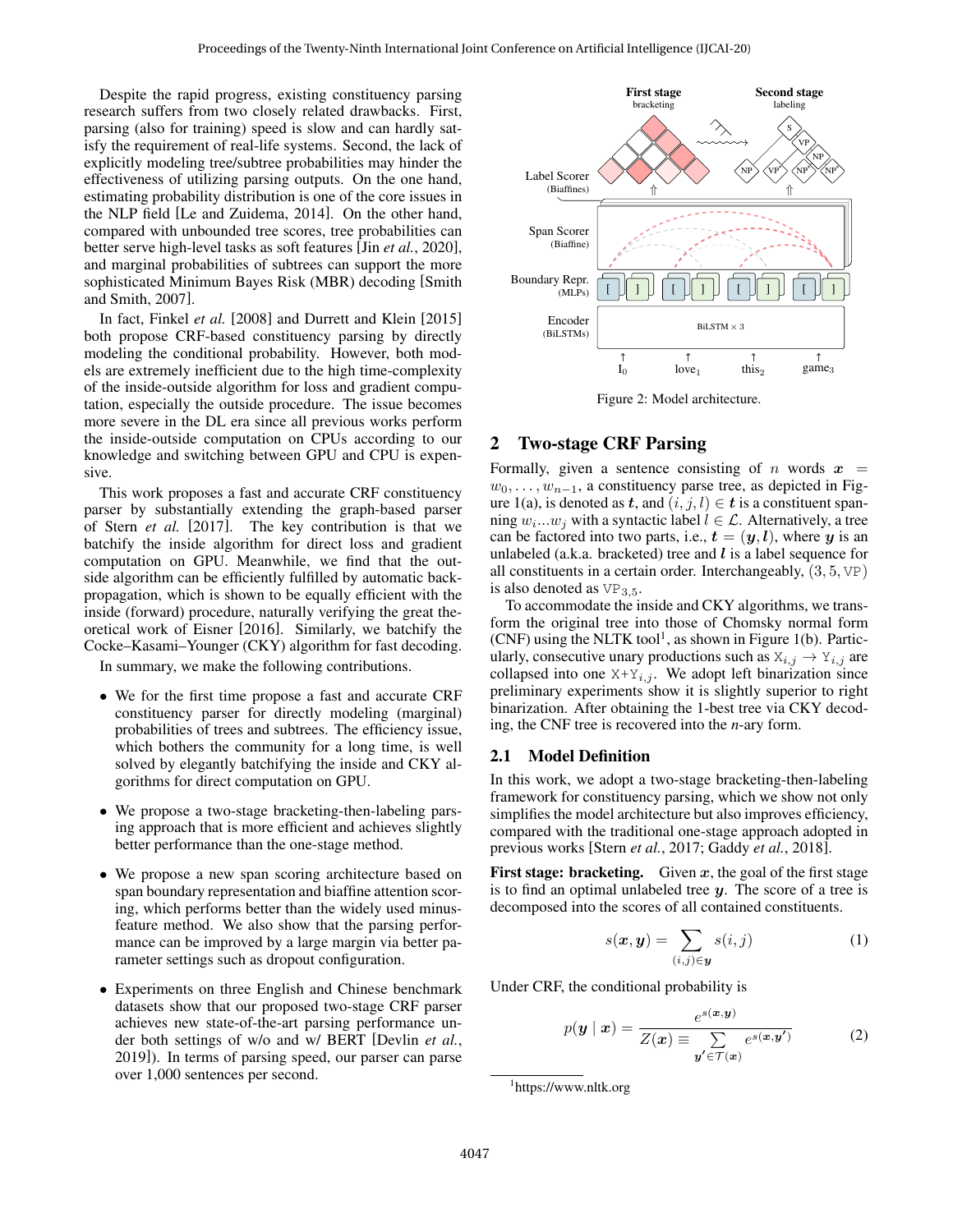where  $Z(x)$  is known as the normalization term, and  $T(x)$  is the set of legal trees.

Given all constituent scores  $s(i, j)$ , we use the CKY algorithm to find the optimal tree  $\hat{y}$ .

<span id="page-2-1"></span>
$$
\hat{\mathbf{y}} = \arg\max_{\mathbf{y}} s(\mathbf{x}, \mathbf{y}) = \arg\max_{\mathbf{y}} p(\mathbf{y} \mid \mathbf{x}) \tag{3}
$$

Second stage: labeling. Given a sentence  $x$  and a tree  $y$ , the second stage independently predicts a label for each constituent  $(i, j) \in y$ .

$$
\hat{l} = \arg\max_{l \in \mathcal{L}} s(i, j, l) \tag{4}
$$

Note that we use gold-standard unlabeled trees for loss computation during training. For a sentence of length  $n$ , all CNF trees contain the same  $2n - 1$  constituents. Therefore, this stage has a time complexity of  $O(n|\mathcal{L}|)$ .

Time complexity analysis. The CKY algorithm has a time complexity of  $O(n^3)$ . Therefore, the time complexity of our two-stage parsing approach is  $O(n^3 + n|\mathcal{L}|)$ . In contrast, for the one-stage parsing approach, the CKY algorithm needs to determine the best label for all  $n^2$  spans and thus needs  $O(n^3 + n^2|\mathcal{L}|)$ , where  $|\mathcal{L}|$  is usually very large (e.g., 138 for English in Table [1\)](#page-3-0).

#### 2.2 Scoring Architecture

This subsection introduces the network architecture for scoring spans and labels, as shown in Figure [2,](#page-1-1) which mostly fol-lows [Stern](#page-7-7) *et al.* [\[2017\]](#page-7-7) with two important modifications: 1) boundary representation and biaffine attention for score computation; 2) better parameter settings following [Dozat and](#page-7-18) [Manning](#page-7-18) [\[2017\]](#page-7-18).

**Inputs.** For the *i*th word, its input vector  $e_i$  is the concatenation of the word embedding and character-level representation:

$$
\mathbf{e}_i = \mathbf{e}_i^{word} \oplus \text{CharLSTM}(w_i)
$$
 (5)

where  $CharLSTM(w_i)$  is the output vectors after feeding the character sequence into a BiLSTM layer [\[Lample](#page-7-19) *et al.*, [2016\]](#page-7-19). Previous works show that replacing POS tag embeddings with  $CharLSTM(w_i)$  leads to consistent improvement [\[Kitaev and Klein, 2018\]](#page-7-9). This can also simplify the model without the need of predicting POS tags (n-fold jack-knifing on training data).

BiLSTM encoder. We employ three BiLSTM layers over the input vectors for context encoding. We denote as  $f_i$  and  **respectively the output vectors of the top-layer forward** and backward LSTMs for  $w_i$ .

In this work, we borrow most parameter settings from the dependency parser of [Dozat and Manning](#page-7-18) [\[2017\]](#page-7-18). We find that the dropout strategy is very crucial for parsing performance, which differs from the vanilla implementation of [Stern](#page-7-7) *et al.* [\[2017\]](#page-7-7) in two aspects.

First, for each word  $w_i$ ,  $\mathbf{e}_i^{word}$  and  $\text{CharLSTM}(w_i)$  are dropped as a whole, either unchanged or becoming a  $\dot{0}$  vector. If one vector is dropped into  $0$ , the other is compensated with a ratio of 2. Second, the same LSTM layer shares the same dropout masks at different timesteps (words).

**Boundary representation.** For each word  $w_i$ , we compose the context-aware word representation following [Stern](#page-7-7) *[et al.](#page-7-7)* [\[2017\]](#page-7-7). [2](#page-3-1)

$$
\mathbf{h}_i = \mathbf{f}_i \oplus \mathbf{b}_{i+1} \tag{6}
$$

The dimensions of  $\mathbf{h}_i$  is 800.

Instead of directly applying a single MLP to  $\mathbf{h}_i$ , we observe that a word must act as either left or right boundaries in all constituents in a given tree. Therefore, we employ two MLPs to make such distinction and obtain left and right boundary representation vectors.

$$
\mathbf{r}_{i}^{l};\mathbf{r}_{i}^{r} = \mathrm{MLP}^{l}\left(\mathbf{h}_{i}\right); \mathrm{MLP}^{r}\left(\mathbf{h}_{i}\right) \tag{7}
$$

The dimension d of  $\mathbf{r}_i^{l/r}$  is 500. As pointed out by [Dozat and](#page-7-18) [Manning](#page-7-18) [\[2017\]](#page-7-18), MLPs reduce the dimension of  $\mathbf{h}_i$  and, more importantly, detain only syntax-related information, thus alleviating the risk of over-fitting.

Biaffine scoring. Given the boundary representations, we score each candidate constituent  $(i, j)$  using biaffine operation over the left boundary representation of  $w_i$  and the right boundary representation of  $w_i$ .

$$
s(i,j) = \left[\begin{array}{c} \mathbf{r}_i^l \\ 1 \end{array}\right]^{\mathrm{T}} \mathbf{W} \mathbf{r}_j^r \tag{8}
$$

where  $\mathbf{W} \in \mathbb{R}^{d \times d}$ .

It is analogous to compute scores of constituent labels  $s(i, j, l)$ . Two extra MLPs are applied to  $\mathbf{h}_i$  to obtain boundary representations  $\bar{\mathbf{r}}_i^{l/r}$  (with dimension  $\bar{d}$ ). We then use  $|\mathcal{L}|$ biaffines ( $\mathbb{R}^{\bar{d} \times \bar{d}}$ ) to obtain all label scores. Since  $|\mathcal{L}|$  is large, we use a small dimension  $\bar{d}$  of 100 for  $\bar{r}_i^{l/r}$  (vs. 500 for  $r_i^{l/r}$ ) to reduce memory and computation cost.

Previous scoring method. Stern *[et al.](#page-7-7)* [\[2017\]](#page-7-7) use minus features of BiLSTM outputs as span representations [\[Wang](#page-7-20) [and Chang, 2016;](#page-7-20) [Cross and Huang, 2016\]](#page-6-2) and apply MLPs to compute span scores.

<span id="page-2-2"></span>
$$
s(i,j) = \text{MLP}(\mathbf{h}_i - \mathbf{h}_j)
$$
 (9)

We show that our new scoring method is clearly superior in the experiments.

#### 2.3 Training Loss

For a training instance  $(x, y, l)$ , The training loss is composed of two parts.

$$
L(\boldsymbol{x}, \boldsymbol{y}, \boldsymbol{l}) = L^{bracket}(\boldsymbol{x}, \boldsymbol{y}) + L^{label}(\boldsymbol{x}, \boldsymbol{y}, \boldsymbol{l}) \qquad (10)
$$

The first term is the sentence-level global CRF loss, trying to maximize the conditional probability:

<span id="page-2-0"></span>
$$
L^{bracket}(\boldsymbol{x}, \boldsymbol{y}) = -s(\boldsymbol{x}, \boldsymbol{y}) + \log Z(\boldsymbol{x}) \tag{11}
$$

where  $\log Z(x)$  can be computed using the inside algorithm in  $O(n^3)$  time complexity.

The second term is the standard constituent-level crossentropy loss for the labeling stage.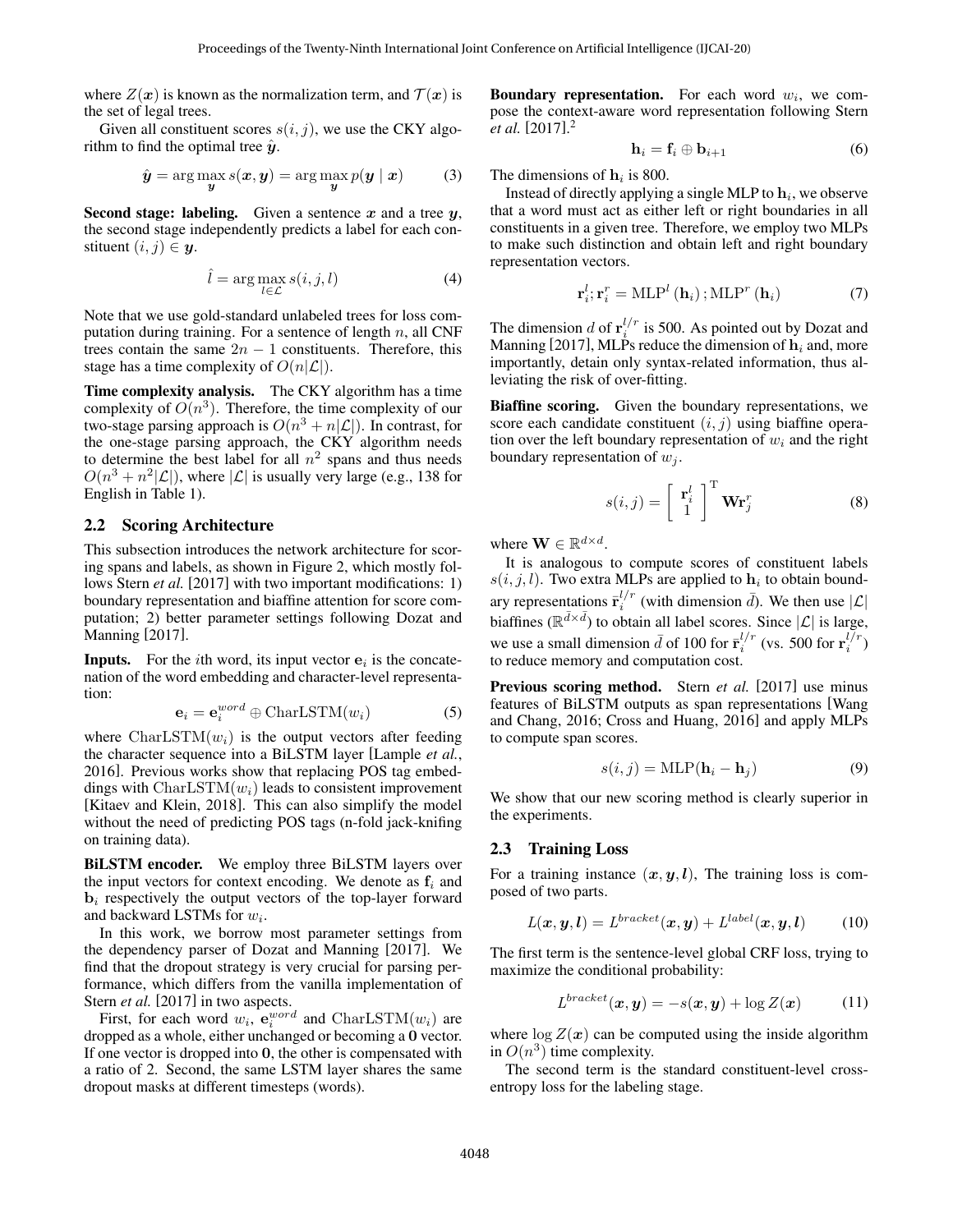Algorithm 1 Batchified Inside Algorithm.

| 1: define: $S \in \mathbb{R}^{n \times n \times B}$             | $\triangleright$ B is #sents in a batch |
|-----------------------------------------------------------------|-----------------------------------------|
| 2: <b>initialize:</b> all $S_{:,:} = 0$                         |                                         |
| 3: for $w = 1$ to n do                                          | $\triangleright$ span width             |
| 4: Parallel computation on $0 \le i, j < n, r, 0 \le b < B$     |                                         |
| 5: $S_{i,j=i+w} = \log \sum \exp(S_{i,r} + S_{r+1,i}) + s(i,j)$ |                                         |
| $i \leq r \leq i$                                               |                                         |
| $6:$ end for                                                    |                                         |
| 7: <b>return</b> $S_{0,n-1} \equiv \log Z$                      |                                         |

### <span id="page-3-2"></span>3 Efficient Training and Decoding

This section describes how we perform efficient training and decoding via batchifying the inside and CKY algorithms for direct computation on GPU. We also show that the very complex outside algorithm can be avoided and fulfilled by the back-propagation process.

#### 3.1 The Batchified Inside Algorithm

To compute  $\log Z$  in Equation [11](#page-2-0) and feature gradients, all previous works on CRF parsing [Finkel *et al.*[, 2008;](#page-7-15) [Durrett and Klein, 2015\]](#page-7-16) explicitly perform the inside-outside algorithm on CPUs. Unlike linear-chain CRF, it seems very difficult to batchify tree-structure algorithms.

In this work, we find that it is feasible to propose a batchified version of the inside algorithm, as shown in Algorithm [1.](#page-3-2) The key idea is to pack the scores of same-width spans for all instances in the data batch into large tensors. This allows us to do computation and aggregation simultaneously via efficient large tensor operation. Since computation for all  $0 \le i, j \le n, r, 0 \le b \le B$  is performed in parallel on GPU, the algorithm only needs  $O(n)$  steps. Our code will give more technical details.

#### 3.2 Outside via Back-propagation

Traditionally, the outside algorithm is considered as indispensable for computing marginal probabilities of subtrees, which further compose feature gradients. In practice, the outside algorithm is more complex and at least twice slower than the inside algorithm. Though possible, it is more complicated to batchify the outside algorithm. Fortunately, this issue is erased in the deep learning era since the back-propagation procedure is designed to obtain gradients. In fact, [Eis](#page-7-17)[ner](#page-7-17) [\[2016\]](#page-7-17) proposes a theoretical discussion on the equivalence between the back-propagation and outside procedures.

Since we use a batchified inside algorithm during the forward phase, the back-propagation is conducted based on large tensor computation, which is thus equally efficient.

It is also noteworthy that, by setting the loss to  $\log Z$  and performing back-propagation, we can obtain the marginal probabilities of spans  $(i, j)$ , which is exactly the correspond-

<span id="page-3-0"></span>

|                | #Train           | #Dev         | #Test        | #labels<br>original | <b>CNF</b> |
|----------------|------------------|--------------|--------------|---------------------|------------|
| <b>PTB</b>     | 39,832           | 1.700        | 2,416        | 26                  | 138        |
| CTB5.1<br>CTB7 | 18,104<br>46,572 | 352<br>2.079 | 348<br>2,796 | 26<br>28            | 162<br>265 |

<span id="page-3-3"></span>Table 1: Data statistics, including the number of sentences and constituent labels. For "#labels", we list the number of labels in both original and converted CNF trees.

ing gradients.

$$
p((i,j) \mid \boldsymbol{x}) = \sum_{\boldsymbol{y}: (i,j) \in \boldsymbol{y}} p(\boldsymbol{y} \mid \boldsymbol{x}) = \frac{\partial \log Z(\boldsymbol{x})}{\partial \mathbf{s}(i,j)} \qquad (12)
$$

Marginal probabilities are also useful in many subsequent NLP tasks as soft features. Please refer to [Eisner](#page-7-17) [\[2016\]](#page-7-17) for more details.

#### 3.3 Decoding

As mentioned above, we employ the CKY algorithm to obtain the 1-best tree during the parsing phase, as shown in Equation [3.](#page-2-1) The CKY algorithm is almost identical to the inside algorithm except for replacing the sum-product with a max product (refer to Line [5](#page-3-3) in Algorithm [1\)](#page-3-2) and thus can also be efficiently batchified.

To perform MBR decoding, we simply replace the span scores  $s(i, j)$  with the marginal probabilities  $p((i, j) | x)$  in Equation [1](#page-1-2) and [3.](#page-2-1) However, we find this has little influence on parsing performance.

### 4 Experiments

Data. We conduct experiments on three English and Chinese datasets. The first two datasets, i.e., PTB and CTB5.1, are widely used in the community. We follow the conventional train/dev/test data split. Considering that both CTB5.1 dev/test only have about 350 sentences, we also use the larger CTB7 for more robust investigations, following the data split suggested in the official manual. Table [1](#page-3-0) shows the data statistics. We can see that CNF introduces many new constituent label types, most (about 75%) of which are from the collapsing process of consecutive unary rules.

Evaluation. As mentioned earlier, we convert 1-best CNF trees into *n*-ary trees after parsing for evaluation. Here, it may be useful to mention a small detail. The predicted 1 best CNF tree may contain inconsistent productions since the decoding algorithm does not have such constraints. Taking Figure [1\(b\)](#page-0-1) as an example, the model may output VP<sub>3,5</sub>  $\rightarrow$  $PP_{3,3}^* NP_{4,5}$ , where VP is incompatible with PP<sup>\*</sup>. During the *n*-ary post-processing, we simply ignore the concrete label string PP before the "∗" symbol. In view of this, performance may be slightly improved by adding such constraints during decoding.

We use the standard constituent-level labeled precision, recall, F-score (P/R/F) as the evaluation metrics with the EVALB tool<sup>[3](#page-3-4)</sup>. Specifically, a predicted constituent such as

<span id="page-3-1"></span><sup>&</sup>lt;sup>2</sup>Our preliminary experiments show that  $f_i \oplus b_{i+1}$  achieves consistent improvement over  $f_i \oplus b_i$ . The possible reason may be that both  $f_i$  and  $b_i$  use  $e_i$  as input and thus provide redundant information.

<span id="page-3-4"></span><sup>3</sup> <https://nlp.cs.nyu.edu/evalb>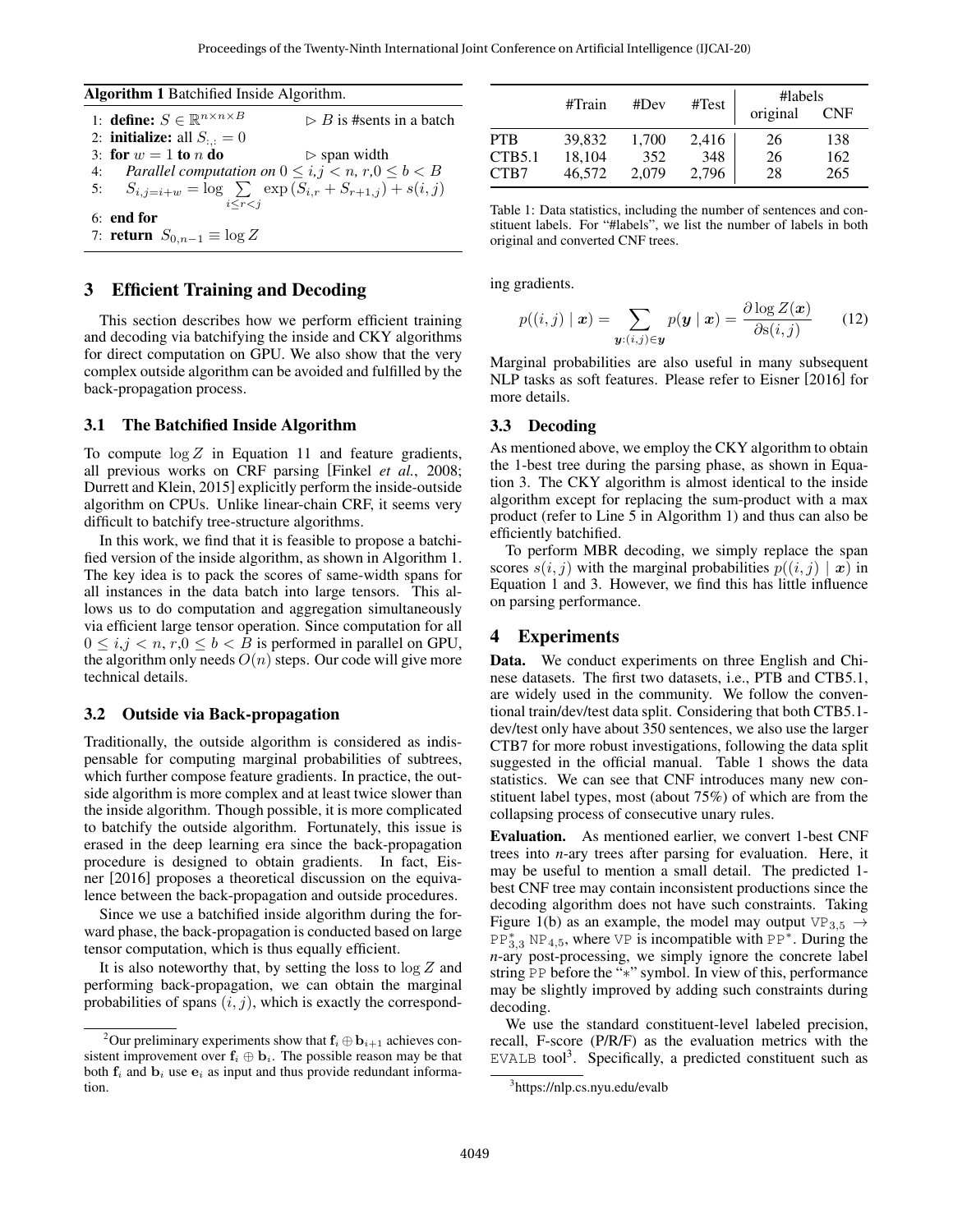<span id="page-4-1"></span>

|                        | <b>PTB</b> |       |       |       | CTB5.1 |       |       | CTB7  |       |  |
|------------------------|------------|-------|-------|-------|--------|-------|-------|-------|-------|--|
|                        | P          | R     | F     | P     | R      | F     | P     | R     | F     |  |
| Max-margin (one-stage) | 93.70      | 93.73 | 93.72 | 90.60 | 90.48  | 90.54 | 86.85 | 86.08 | 86.47 |  |
| CRF (one-stage)        | 93.44      | 93.75 | 93.60 | 91.08 | 90.98  | 91.03 | 87.10 | 86.75 | 86.93 |  |
| CRF (two-stage)        | 93.77      | 93.96 | 93.86 | 90.91 | 91.09  | 91.00 | 87.27 | 87.00 | 87.13 |  |
| $w$ / $\alpha$ MBR     | 93.75      | 93.85 | 93.80 | 90.93 | 91.10  | 91.02 | 87.21 | 86.89 | 87.05 |  |
| minus features         | 93.40      | 93.35 | 93.37 | 90.60 | 90.51  | 90.56 | 86.96 | 86.24 | 86.60 |  |
| vanilla dropout        | 92.80      | 93.00 | 92.90 | 89.68 | 89.68  | 89.68 | 85.55 | 85.54 | 85.54 |  |

Table 2: Results on dev data. All models use randomly initialized word embeddings.

 $VP_{3,5}$  is considered correct if it also appears in the gold-standard tree.<sup>[4](#page-4-0)</sup>

Parameter settings. We directly adopt the same hyperparameter settings of the dependency parser of [Dozat and](#page-7-18) [Manning](#page-7-18) [\[2017\]](#page-7-18) without further tuning. The only difference is the use of CharLSTM word representations instead of POS tag embeddings. The dimensions of char embedding, word embedding, and CharLSTM outputs are 50, 100, 100, respectively. All dropout ratios are 0.33. The mini-batch size is 5,000 words. The training process continues at most 1,000 epochs and is stopped if the peak performance on dev data does not increase in 100 consecutive epochs.

#### 4.1 Model Comparison on Dev Data

We conduct the model study on dev data from two aspects: 1) CRF vs. max-margin training loss; 2) two-stage vs. one-stage parsing. The first three lines of Table [2](#page-4-1) shows the results. The three models use the same scoring architecture and parameters. Following previous practice [Stern *et al.*[, 2017\]](#page-7-7), onestage models use only scores of labeled constituents  $s(i, j, l)$ . In order to verify the effectiveness of the two-stage parsing, we also list the results of "CRF (one-stage)", which directly scores labeled constituents.

$$
s(\boldsymbol{x}, \boldsymbol{y}, \boldsymbol{l}) = \sum_{(i,j,l) \in (\boldsymbol{y}, \boldsymbol{l})} s(i,j,l) \tag{13}
$$

As discussed in the last paragraph of Section [2.1,](#page-1-3) the inside and CKY algorithms become a bit more complicated for the one-stage parser that two-stage.

From the first two rows, we can see that under the onestage parsing framework, the CRF loss leads to similar performance on English but consistently outperforms the maxmargin loss by about 0.5 F-score on both Chinese datasets. The max-margin loss has one extra hyper-parameter, namely the margin value, which is set to 1 according to preliminary results on English and not tuned on Chinese for simplic-

<span id="page-4-2"></span>

|                                           | Sents/sec |
|-------------------------------------------|-----------|
| Petrov and Klein [2007] (Berkeley Parser) |           |
| Zhu et al. [2013] (ZPar)                  | 90        |
| Stern et al. [2017]                       | 76        |
| Shen et al. [2018]                        | 111       |
| Kitaev and Klein [2018]                   | 332       |
| Gómez-Rodríguez and Vilares [2018]        | 780       |
| CRF (one-stage)                           | 990       |
| CRF (two-stage) w/ MBR                    | 743       |
| CRF (two-stage) w/o MBR                   | 1092      |

Table 3: Speed comparison on PTB test.

ity. We suspect that the performance on Chinese with maxmargin loss may be improved with more tuning. Overall, we can conclude that the two training loss settings achieve very close performance, and CRF has an extra advantage of probabilistic modeling.

Comparing the second and third rows, the two CRF parsers achieve nearly the same performance on CTB5.1 and the twostage parser achieves modest improvement over the one-stage parser by about 0.2 F-score on both PTB and CTB7. Therefore, we can conclude that our proposed two-stage parsing approach is superior in simplicity and efficiency (see Table [3\)](#page-4-2) without hurting performance.

#### 4.2 Ablation Study on Dev Data

To gain insights into the contributions of individual components in our proposed framework, we then conduct the ablation study by undoing one component at a time. Results are shown in the bottom four rows of Table [2.](#page-4-1)

Impact of MBR decoding. By default, we employ CKY decoding over marginal probabilities, a.k.a. MBR decoding. The "w/o MBR" row presents the results of performing decoding over span scores. Such comparison is very interesting since it is usually assumed that MBR decoding is theoretically superior to vanilla decoding. However, the results clearly show that the two decoding methods achieve nearly identical performance.

Impact of scoring architectures. In order to measure the effectiveness of our new scoring architecture, we revert the biaffine scorers to the "minus features" method adopted by Stern *[et al.](#page-7-7)* [\[2017\]](#page-7-7) (refer to Equation [9\)](#page-2-2). It is clear that our proposed scoring method is superior to the widely used

<span id="page-4-0"></span><sup>4</sup> Since some researchers may implement their own evaluation scripts, some details about EVALB need to be clarified for fair comparison: 1) Empty constituents like {-NONE-} are removed during data pre-processing. 2) Root constituents ({TOP, S1} for English and an empty string for Chinese) are ignored for evaluation. 3) Constituents spanning a English punctuation mark like  $\{:\, \tilde{\,}, \, \tilde{\,}, \, \ldots, \, \tilde{\,}\}$ are also ignored. Please note that Chinese punctuation marks are evaluated as normal words. 4) Some label sets like {ADVP, PRT} are regarded as equivalent.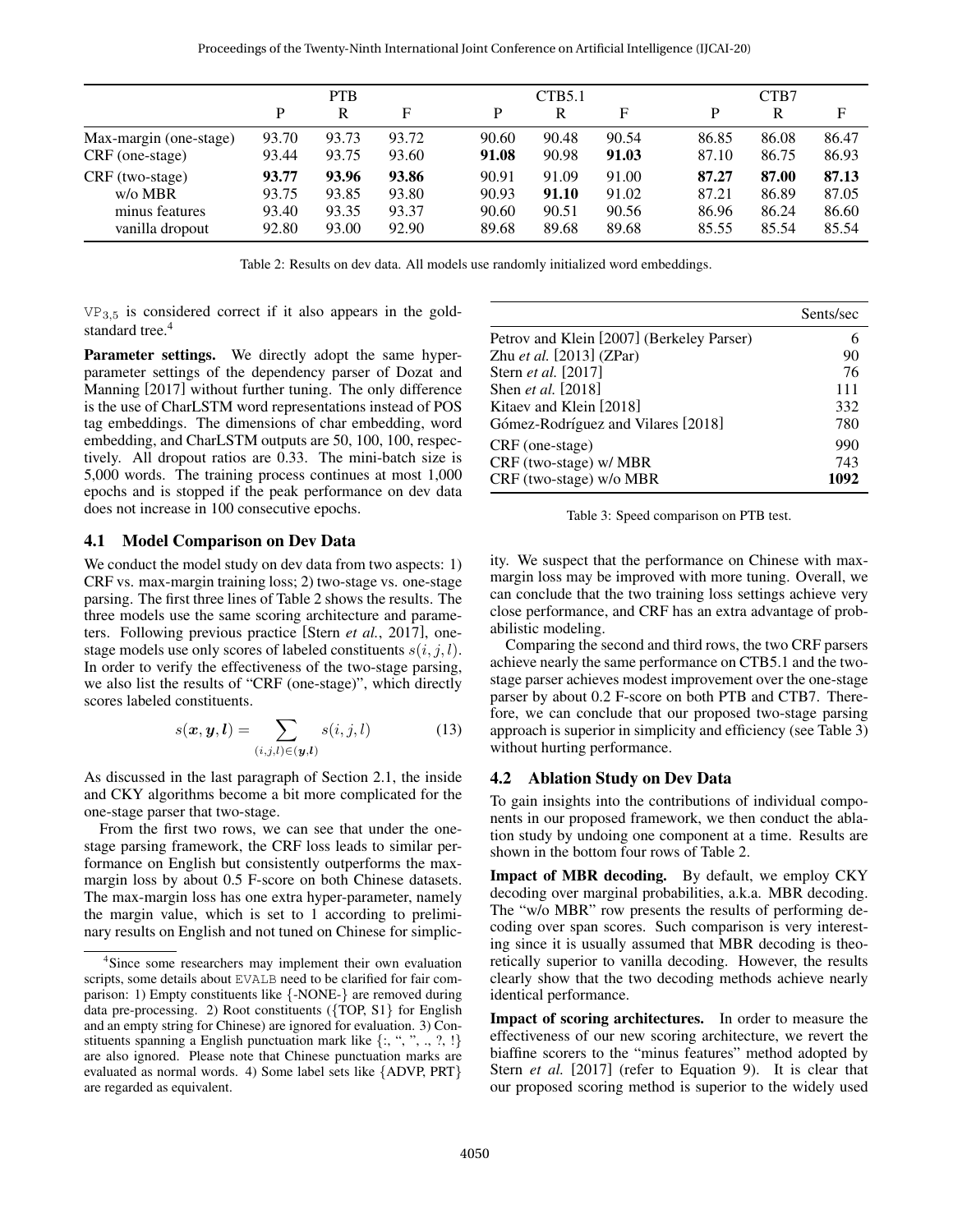<span id="page-5-0"></span>

|                                    | <b>PTB</b> |       |       |       | CTB5.1 |             |       | CTB7  |       |  |
|------------------------------------|------------|-------|-------|-------|--------|-------------|-------|-------|-------|--|
|                                    | P          | R     | F     | P     | R      | $\mathbf F$ | P     | R     | F     |  |
| Stern <i>et al.</i> [2017]         | 92.98      | 90.63 | 91.79 |       |        |             |       |       |       |  |
| Gaddy et al. [2018]                | 92.41      | 91.76 | 92.08 |       |        |             |       |       |       |  |
| Kitaev and Klein [2018]            | 93.90      | 93.20 | 93.55 | 88.09 | 86.78  | 87.43       |       |       |       |  |
| Gómez-Rodríguez and Vilares [2018] |            |       | 90.0  |       |        | 84.4        |       |       |       |  |
| Shen <i>et al.</i> [2018]          | 92.0       | 91.7  | 91.8  | 86.6  | 86.4   | 86.5        |       |       |       |  |
| Teng and Zhang [2018]              | 92.5       | 92.2  | 92.4  | 87.5  | 87.1   | 87.3        |       |       |       |  |
| Vilares et al. $[2019]$            |            | ۰     | 90.60 |       | -      | 85.61       |       |       |       |  |
| Zhou and Zhao [2019] w/ pretrained | 93.92      | 93.64 | 93.78 | 89.70 | 89.09  | 89.40       |       |       |       |  |
| Ours                               | 93.84      | 93.58 | 93.71 | 89.18 | 89.03  | 89.10       | 87.66 | 87.21 | 87.43 |  |
| Ours w/ pretrained                 | 94.23      | 94.02 | 94.12 | 89.71 | 89.89  | 89.80       | 88.84 | 88.36 | 88.60 |  |
| Kitaev and Klein [2018] w/ ELMo    | 95.40      | 94.85 | 95.13 |       |        |             |       |       |       |  |
| Kitaev et al. [2019] w/ BERT       | 95.73      | 95.46 | 95.59 | 91.96 | 91.55  | 91.75       |       |       |       |  |
| Ours w/ BERT                       | 95.85      | 95.53 | 95.69 | 92.51 | 92.04  | 92.27       | 91.73 | 91.38 | 91.55 |  |

Table 4: Results on test data.

minus-feature method, and achieves a consistent and substantial improvement of about 0.5 F-score on all three datasets.

Impact of dropout strategy. We keep other model settings unchanged and only replace the dropout strategy borrowed from [Dozat and Manning](#page-7-18) [\[2017\]](#page-7-18) with the vanilla dropout strategy adopted by [Stern](#page-7-7) *et al.* [\[2017\]](#page-7-7). This leads to a very large and consistent performance drop of 0.96, 1.39 and 1.59 in F-score on the three datasets, respectively. [Kitaev and](#page-7-9) [Klein](#page-7-9) [\[2018\]](#page-7-9) replaced BiLSTMs with a self-attention encoder in [Stern](#page-7-7) *et al.* [\[2017\]](#page-7-7) and achieved a large improvement of 1.0 F-score by separating content and position attention. Similarly, this work shows that the BiLSTM-based parser can be very competitive with proper parameter settings.

#### 4.3 Speed Comparison

Table [3](#page-4-2) compares different parsing models in terms of parsing speed. Our models are both run on a machine with Intel Xeon E5-2650 v4 CPU and Nvidia GeForce GTX 1080 Ti GPU. Berkeley Parser and ZPar are two representative nonneural parsers without access to GPU. [Stern](#page-7-7) *et al.* [\[2017\]](#page-7-7) employ max-margin training and perform CKY-like decoding on CPUs. [Kitaev and Klein](#page-7-9) [\[2018\]](#page-7-9) use a self-attention encoder and perform decoding using Cython for acceleration.

We can see that our one-stage CRF parser is much more efficient than previous parsers by directly performing decoding on GPU. Our two-stage parser can parse 1,092 sentences per sentence, which is three times faster than [Kitaev and](#page-7-9) [Klein](#page-7-9) [\[2018\]](#page-7-9). Of course, it is noteworthy that those parsers [Stern *et al.*[, 2017;](#page-7-7) [Kitaev and Klein, 2018\]](#page-7-9) may be equally efficient by adopting our batchifying techniques.

The parser of Gómez-Rodríguez and Vilares [\[2018\]](#page-7-22) is also very efficient by treating parsing as a sequence labeling task. However, the parsing performance is much lower, as shown in Table [4.](#page-5-0)

The two-stage parser is only about 10% faster than the onestage counterpart. The gap seems small considering the significant difference in time complexity as discussed (see Section [2.1\)](#page-1-3). The reason is that the two parsers share the same encoding and scoring components, which consume a large portion of the parsing time.

Using MBR decoding requires an extra run of the inside and back-propagation algorithms for computing marginal probabilities, and thus is less efficient. As shown in Table [2,](#page-4-1) the performance gap is very slight between w/ and w/o MBR.

#### 4.4 Results and Comparison on Test Data

Table [4](#page-5-0) shows the final results on the test datasets under two settings, i.e., w/o and w/ ELMo/BERT.

Most previous works do not use pretrained word embedding but use randomly initialized ones instead, except for [Zhou and Zhao](#page-7-25) [\[2019\]](#page-7-25), who use Glove for English and structured skip-gram embeddings. For pretrained word embed-dings, we use Glove (100d) for English PTB<sup>[5](#page-5-1)</sup>, and adopt the embeddings of Li *[et al.](#page-7-27)* [\[2019\]](#page-7-27) trained on Gigaword 3rd Edition for Chinese. It is clear that our parser benefits substan-tially from the pretrained word embeddings.<sup>[6](#page-5-2)</sup>

We also make comparisons with recent related works on constituency parsing, as discussed in Section [5.](#page-6-3) We can see that our BiLSTM-based parser outperforms the basic [Stern](#page-7-7) *[et al.](#page-7-7)* [\[2017\]](#page-7-7) by a very large margin, mostly owing to the new scoring architecture and better dropout settings. Compared with the previous state-of-the-art self-attentive parser [\[Kitaev and Klein, 2018\]](#page-7-9), our parser achieves an absolute improvement of 0.16 on PTB and 1.67 on CTB5.1 without any language-specific settings.

The CTB5.1 results of [Zhou and Zhao](#page-7-25) [\[2019\]](#page-7-25) is obtained by rerunning their released code using predicted POS tags. We follow their descriptions<sup>[7](#page-5-3)</sup> to produce the POS tags. It is noteworthy that their reported results accidentally use gold POS tags on CTB5.1, which is confirmed after several turns of email communication. We are grateful for their patience

<span id="page-5-2"></span><span id="page-5-1"></span><sup>5</sup> <https://nlp.stanford.edu/projects/glove>

<sup>&</sup>lt;sup>6</sup>We have also tried the structured skip-gram embeddings kindly shared by [Zhou and Zhao](#page-7-25) [\[2019\]](#page-7-25) for Chinese, and achieved similar performance by using our own embeddings.

<span id="page-5-3"></span><sup>7</sup> <https://github.com/DoodleJZ/HPSG-Neural-Parser>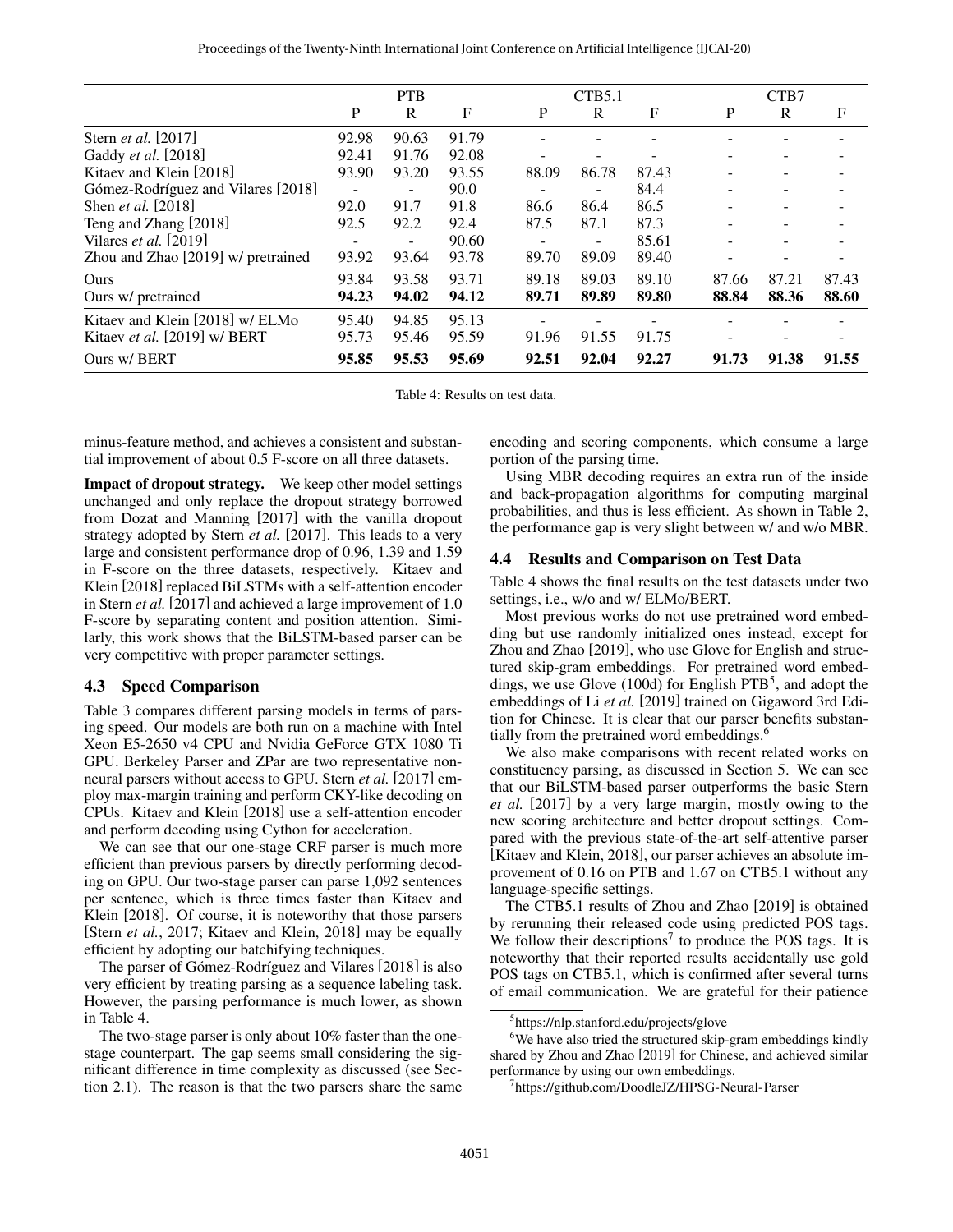and help. We reran their released code using gold POS tags, and got 92.14 in F-score on CTB5-test, very close to the results reported in their paper. Our parser achieves 92.66 Fscore with gold POS tags. Another detail about their paper should be clarified: for dependency parsing on Chinese, they adopt two different data split settings, both using Stanford dependencies 3.3.0 and gold POS tags.

The bottom three rows list the results under the setting of using ELMo/BERT. We use bert-large-cased<sup>[8](#page-6-4)</sup> (24 layers, 1024 dimensions, 16 heads) for PTB following [Kitaev](#page-7-26) *et [al.](#page-7-26)* [\[2019\]](#page-7-26), and bert-base-chinese (12 layers, 768 dimensions, 12 heads) for CTB. It is clear that using BERT representations can help our parser by a very large margin on all datasets. Our parser also outperforms the multilingual parser of [Kitaev](#page-7-26) *et [al.](#page-7-26)* [\[2019\]](#page-7-26), which uses extra multilingual resources. In summary, we can conclude that our parser achieves state-of-theart performance in both languages and both settings.

### <span id="page-6-3"></span>5 Related Works

Because of the inefficiency issue, there exist only a few previous works on CRF constituency parsing. [Finkel](#page-7-15) *et al.* [\[2008\]](#page-7-15) propose the first non-neural feature-rich CRF constituency parser. [Durrett and Klein](#page-7-16) [\[2015\]](#page-7-16) extend the work of [Finkel](#page-7-15) *[et al.](#page-7-15)* [\[2008\]](#page-7-15) and use a feedforward neural network with nonlinear activation for scoring anchored production rules. Both works perform explicit inside-outside computations on CPUs and suffer from a severe inefficiency issue.

This work is built on the high-performance modern neural parser based on a BiLSTM encoder [Stern *et al.*[, 2017\]](#page-7-7), which first applies minus features [\[Cross and Huang, 2016\]](#page-6-2) for span scoring to graph-based constituency parsing. Several recent works follow [Stern](#page-7-7) *et al.* [\[2017\]](#page-7-7). [Gaddy](#page-7-8) *et al.* [\[2018\]](#page-7-8) try to analyze what and how much context is implicitly encoded by BiLSTMs. [Kitaev and Klein](#page-7-9) [\[2018\]](#page-7-9) replace twolayer BiLSTM with self-attention layers and find considerable improvement via separated content and position attending. In contrast, this work shows that the parser of [Stern](#page-7-7) *et [al.](#page-7-7)* [\[2017\]](#page-7-7) outperforms [Kitaev and Klein](#page-7-9) [\[2018\]](#page-7-9) by properly configuring BiLSTMs such as the dropout strategy (see Table [2\)](#page-4-1). Please also kindly notice that [Kitaev and Klein](#page-7-9) [\[2018\]](#page-7-9) use very large word embeddings.

Batchification is straightforward and well-solved for sequence labeling tasks, as shown in the implementation of  $NCRF++<sup>9</sup>$  $NCRF++<sup>9</sup>$  $NCRF++<sup>9</sup>$ . However, very few works turned sight to treestructures. In a slightly earlier work, we for the first time propose to batchify tree-structured inside and Viterbi (Eisner) computation for GPU acceleration for the dependency parsing [Zhang *et al.*[, 2020\]](#page-7-28). This work is an extension to the constituency parsing with different inside and Viterbi (CKY) algorithms.

As an independent and concurrent work to ours, Torch-Struct<sup>[10](#page-6-6)</sup>, kindly brought up by a reviewer, has also implemented batchified TreeCRF algorithms for constituency parsing [\[Rush, 2020\]](#page-7-29). However, Torch-Struct aims to provide general-purpose basic implementations for structure prediction algorithms. In contrast, we work on sophisticated parsing models, and aim to advance the state-of-the-art CRF constituency parsing in both accuracy and efficiency.

Meanwhile, there is a recent trend of extremely simplifying the constituency parsing task without explicit structural consideration or the use of CKY decoding. Gómez-Rodríguez [and Vilares](#page-7-22) [\[2018\]](#page-7-22) propose a sequence labeling approach for constituency parsing by designing a complex tag encoding tree information for each input word. [Vilares](#page-7-24) *et al.* [\[2019\]](#page-7-24) further enhance the sequence labeling approach via several augmentation strategies such as multi-task learning and policy gradients. [Shen](#page-7-21) *et al.* [\[2018\]](#page-7-21) propose to predict a scalar distance in the gold-standard parse tree for each neighboring word pairs and employ bottom-up greedy search to find an optimal tree. However, all the above works lag behind the mainstream approaches by a large margin in terms of parsing performance.

### 6 Conclusions

In this work, we propose a fast and accurate neural CRF constituency parser. We show that the inside and CKY algorithms can be effectively batchified to accommodate direct large tensor computation on GPU, leading to dramatic efficiency improvement. The back-propagation procedure is equally efficient and erases the need for the outside algorithm for gradient computation. Experiments on three English and Chinese benchmark datasets lead to several promising findings. First, the simple two-stage bracketing-then-labeling approach is more efficient than one-stage parsing without hurting performance. Second, our new scoring architecture achieves higher performance than the previous method based on minus features. Third, the dropout strategy we introduce can improve parsing performance by a large margin. Finally, our proposed parser achieves new state-of-the-art performances with a parsing speed of over 1,000 sentences per second.

### Acknowledgments

The authors would like to thank the anonymous reviewers for their helpful comments. This work was supported by National Natural Science Foundation of China (Grant No. 61525205, 61876116) and a Project Funded by the Priority Academic Program Development (PAPD) of Jiangsu Higher Education Institutions.

#### References

- <span id="page-6-0"></span>[Akoury et al., 2019] Nader Akoury, Kalpesh Krishna, and Mohit Iyyer. Syntactically supervised transformers for faster neural machine translation. In *Proceedings of ACL*, pages 1269–1281, 2019.
- <span id="page-6-1"></span>[Collins, 1997] Michael Collins. Three generative, lexicalised models for statistical parsing. In *Proceedings of ACL*, pages 16–23, 1997.
- <span id="page-6-2"></span>[Cross and Huang, 2016] James Cross and Liang Huang. Span-based constituency parsing with a structure-label system and provably optimal dynamic oracles. In *Proceedings of EMNLP*, pages 1–11, 2016.

<span id="page-6-4"></span><sup>8</sup> <https://github.com/huggingface/transformers>

<span id="page-6-5"></span><sup>9</sup> <https://github.com/jiesutd/NCRFpp>

<span id="page-6-6"></span><sup>10</sup><https://github.com/harvardnlp/pytorch-struct>